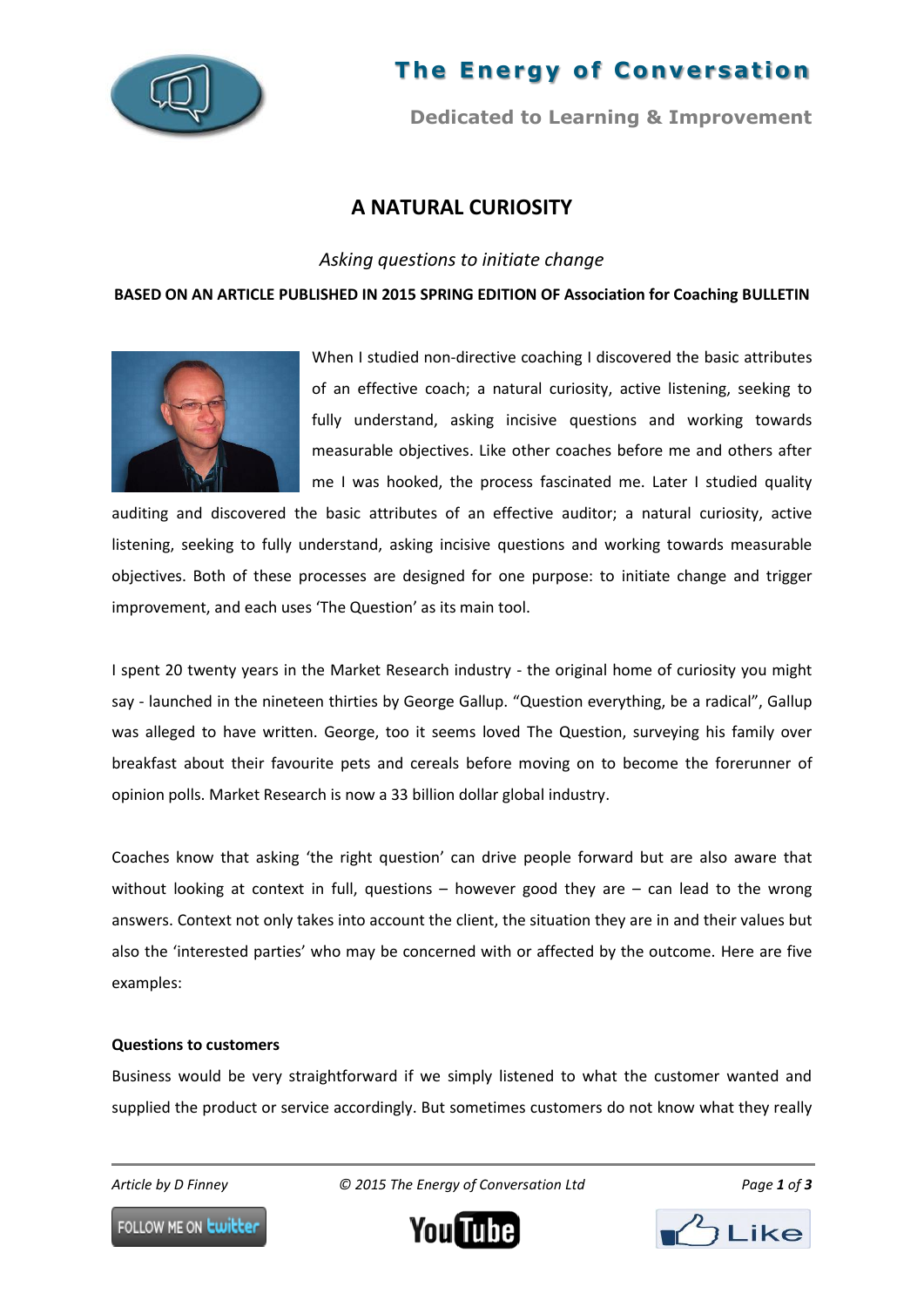*need* and so to be an effective service provider we must find out about them, their (working) lives and their interested parties. A car salesman may ask "what would your wife think" or "what about when you take your dog on holiday". A carpenter might ask "would you want the bookcase to have a back to it" or "do you think you might be moving in the next few years"; and a business coach might ask "what would your line manager think about that" or "how does this approach align with your company's commercial strategy". Customers not only have unidentified needs they also have *expectations* which may not get mentioned. In restaurants we only tell the waiter what we want to eat, everything else is about our expectations being met; this approach applies across the business world.

#### **Questions to suppliers**

A customer who hears a business say that it was let down by its supplier may go elsewhere next time. Organisations need to forge strong relationships with their business partners, evaluate their abilities, establish ground rules and ask important questions: "what will you need from us in order for your teams to perform at their best'. Formalising service level agreements is important but talking them through first is critical.

#### **Questions for managers**

I can remember a job interview many years ago when I was asked "how do you like to be managed". The 'meta question' behind it of course was "how can we get the best out of you!" When managers hires an external coach to tackle a tricky issue, the coach must first determine who would most benefit from the coaching – the



manager or the direct report. If the latter, the coach must take into account the often complex needs of 'the sponsor', 'the client' and the organisation as a whole. Goals must be complementary or the coach might leave a mess behind them when they go.

#### **Questions about quality**

Quality Auditors must ensure that when mistakes are made (e.g. erroneous data sent to a client), that as well as the errors being corrected, time is set aside to find out how and why the mistake was made so as to prevent recurrence. Root cause analysis can be a lengthy process and using "the five whys" is an effective method of getting to the heart of an issue. In addition quality auditors could use non-directive coaching techniques to explore options, test appropriateness of action plans, establish measurement criteria and empower staff to take full ownership.

*Article by D Finney © 2015 The Energy of Conversation Ltd Page 2 of 3*





FOLLOW ME ON **Lwitter**